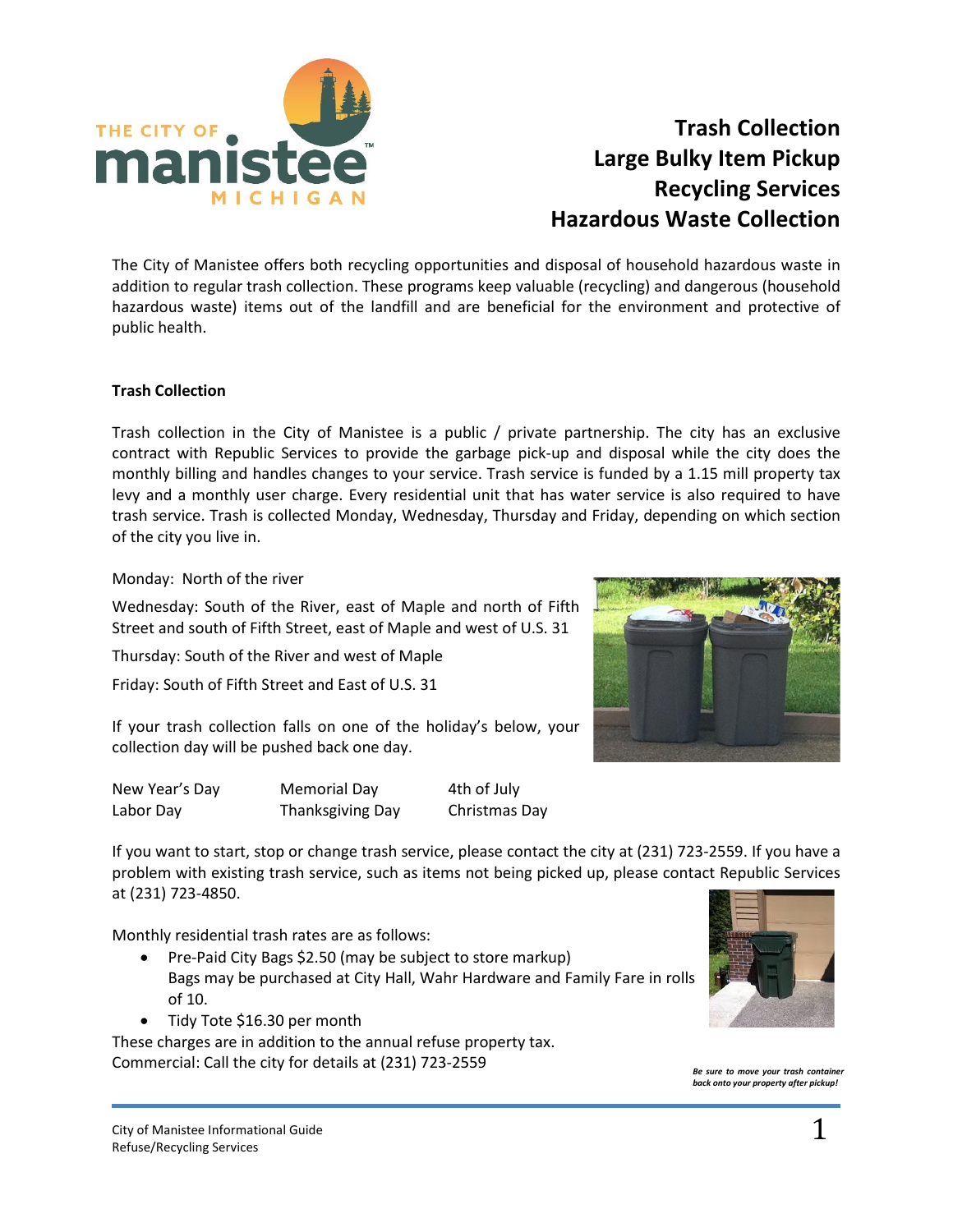#### **Bulky Item Garbage Pickup**

City residents are able to place one bulky item out for pickup on the first collection of each month. These items need to be placed by 7am on the City Trash collection day for your area of residence.

| <b>Barbecue Grills</b>                    |           | <b>Dryers</b>                          | ٠         | Ovens                                |
|-------------------------------------------|-----------|----------------------------------------|-----------|--------------------------------------|
| <b>Bed Frames / Metal</b>                 |           | <b>Electronic Equipment</b>            | ٠         | Patio Furniture                      |
| <b>Bike Parts</b>                         |           | Fences - Metal (cut, bundle into 3 ft. | $\bullet$ | <b>Scrap Metal</b>                   |
| <b>Bird Cages - Metal</b>                 |           | pieces)                                | ٠         | <b>Pool Heaters</b>                  |
| <b>Blinds</b>                             |           | <b>File Cabinets - Metal</b>           | $\bullet$ | <b>Portable Basketball Hoops</b>     |
| <b>Box Springs</b>                        |           | Garage Doors - Call (989) 779-5401 for | $\bullet$ | <b>Printer / Fax Machines</b>        |
| Cabinets                                  |           | Information                            | $\bullet$ | Rain Gutters (cut, bundle into 3 ft. |
| Carpet (cut, rolled into 3' diameter x 6' | $\bullet$ | Glass Windows - In Frame               |           | pieces)                              |
| length; dry; and weighing 40 lbs. max.)   | $\bullet$ | <b>Heaters</b>                         | ٠         | Shelves                              |
| Chairs                                    | $\bullet$ | Headboards                             | $\bullet$ | <b>Shower Doors</b>                  |
| Computers                                 | $\bullet$ | Humidifiers                            | $\bullet$ | <b>Sinks</b>                         |
| Coolers                                   | ٠         | Ladders                                | ٠         | Stereos / Radios                     |
| Copiers / Scanners                        | ٠         | Lamps                                  | ٠         | <b>Stoves</b>                        |
| Couch (sectional couch is priced per      | ٠         | Pipes - Metal (cut, bundle into 3 ft.  | ٠         | Telephones / Cell Phones             |
| piece)                                    |           | pieces)                                | ۰         | <b>Televisions - Any Size</b>        |
| Cribs                                     | ٠         | Laptops                                | ٠         | <b>Toilets</b>                       |
| Desks                                     | ۰         | Mattresses - Queen / King              | ٠         | <b>Trash Compactors</b>              |
| Dishwashers                               | $\bullet$ | Mattresses - Single / Double           | $\bullet$ | <b>VCR / DVD Players</b>             |
| Doors                                     | ٠         | <b>Microwaves</b>                      | $\bullet$ | <b>Washing Machines</b>              |
| <b>Dressers</b>                           |           | <b>Monitors</b>                        |           | Other Similar Items as Listed Above  |
| <b>Items That Will Not Be Collected</b>   |           |                                        |           |                                      |
| Any Materials Resulting from Work         | ٠         | Dirt                                   | ٠         | Paint and Other Hazardous Waste      |
| Performed by a Commercial Contractor      | $\bullet$ | <b>Duct or Sheet Metal Materials</b>   | ٠         | Plaster                              |
| Automobile Parts - Motors, Tires on Rims, | $\bullet$ | Fence Posts with Concrete Attached     | $\bullet$ | Propane / Oxygen tanks               |
| Doors, Fenders, Seats, Batteries, Bumpers | $\bullet$ | <b>Fire-Damaged Items</b>              | ٠         | <b>Railroad Ties</b>                 |
| <b>Bricks</b>                             | $\bullet$ | Floor Coverings (except carpet/padding | $\bullet$ | Refrigerators                        |
| Central Air Conditioning / Heating Units  |           | installed or removed by homeowner)     | $\bullet$ | Rocks                                |
| Ceramic Tile                              | $\bullet$ | Freezers                               | $\bullet$ | Roofing Materials, Shingles          |
| Chain Link Fencing                        | $\bullet$ | <b>Grocery Carts</b>                   | ٠         | Sand                                 |
| Cinderblocks                              | $\bullet$ | Hot Tubs / Spa Tubs                    | ٠         | Sheetrock                            |
| Concrete                                  | $\bullet$ | Marble or Simulated Marble Countertops | $\bullet$ | <b>Yard Waste</b>                    |
| Dehumidifiers                             | $\bullet$ | Nails or Boards with Protruding Nails  |           |                                      |

#### **Recycling**

The City of Manistee provides an easy to access recycling drop off site. The recycling drop off site is located behind the Manistee Catholic Central School building. Residents are required to follow the recycling guidelines posted on the containers.



Residents should bring their sorted recycling and place it in either the dumpster style recycling container for all metal and plastic – cans, bottles, and tubs.

Newspaper, office paper, and cardboard should be placed INSIDE the semi-trailer provided by PCA. If the trailer is closed and locked, DO NOT leave the fiber recycling outside of the trailer – instead, please try back later.